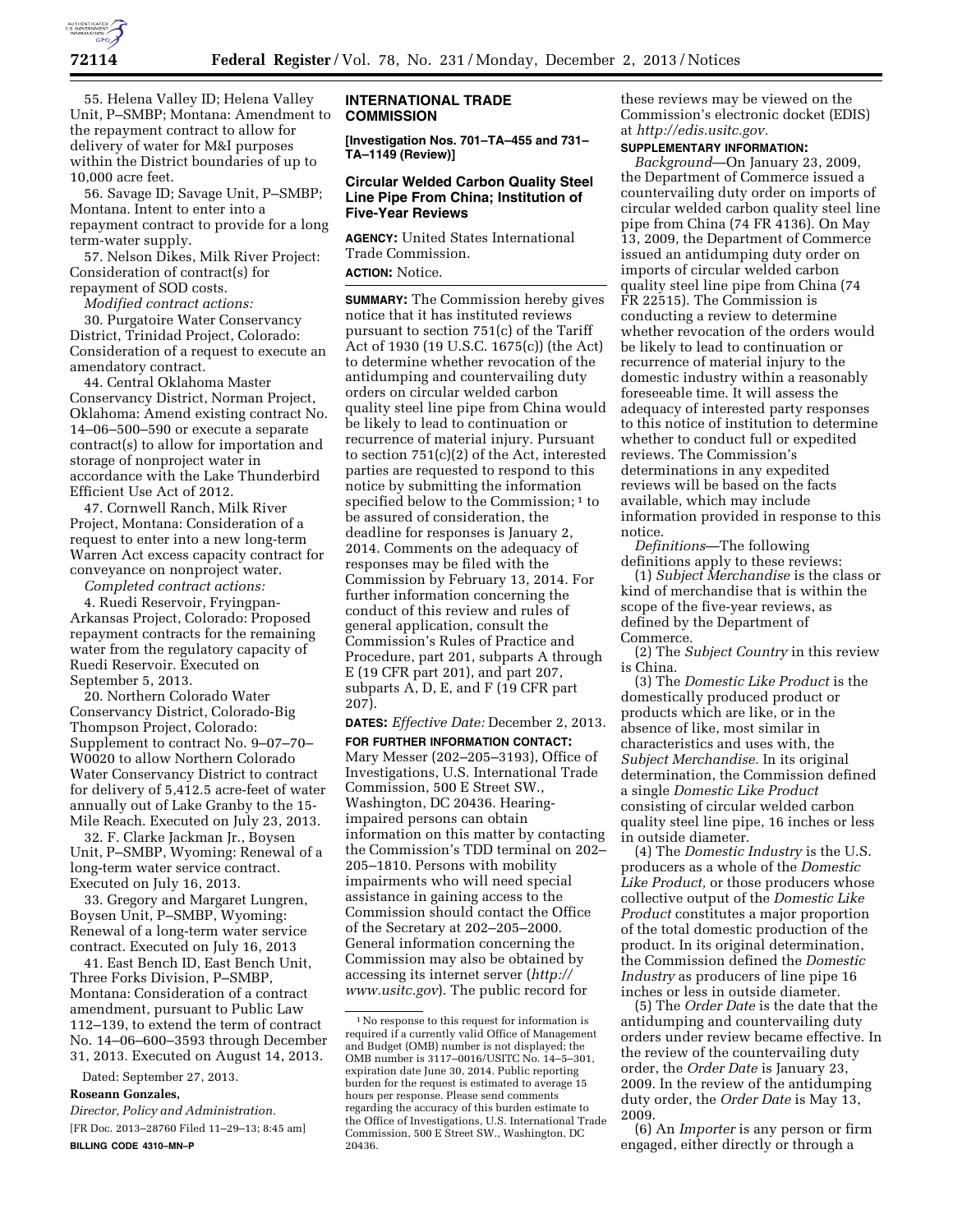parent company or subsidiary, in importing the *Subject Merchandise* into the United States from a foreign manufacturer or through its selling agent.

*Participation in the reviews and public service list*—Persons, including industrial users of the *Subject Merchandise* and, if the merchandise is sold at the retail level, representative consumer organizations, wishing to participate in the reviews as parties must file an entry of appearance with the Secretary to the Commission, as provided in section 201.11(b)(4) of the Commission's rules, no later than 21 days after publication of this notice in the **Federal Register**. The Secretary will maintain a public service list containing the names and addresses of all persons, or their representatives, who are parties to the reviews.

Former Commission employees who are seeking to appear in Commission five-year reviews are advised that they may appear in a review even if they participated personally and substantially in the corresponding underlying original investigation. The Commission's designated agency ethics official has advised that a five-year review is not considered the ''same particular matter'' as the corresponding underlying original investigation for purposes of 18 U.S.C. 207, the post employment statute for Federal employees, and Commission rule 201.15(b) (19 CFR 201.15(b)), 73 FR 24609 (May 5, 2008). This advice was developed in consultation with the Office of Government Ethics. Consequently, former employees are not required to seek Commission approval to appear in a review under Commission rule 19 CFR 201.15, even if the corresponding underlying original investigation was pending when they were Commission employees. For further ethics advice on this matter, contact Carol McCue Verratti, Deputy Agency Ethics Official, at 202–205– 3088.

*Limited disclosure of business proprietary information (BPI) under an administrative protective order (APO) and APO service list*—Pursuant to section 207.7(a) of the Commission's rules, the Secretary will make BPI submitted in these reviews available to authorized applicants under the APO issued in the review, provided that the application is made no later than 21 days after publication of this notice in the **Federal Register**. Authorized applicants must represent interested parties, as defined in 19 U.S.C. 1677(9), who are parties to the reviews. A separate service list will be maintained by the Secretary for those parties

authorized to receive BPI under the APO.

*Certification*—Pursuant to section 207.3 of the Commission's rules, any person submitting information to the Commission in connection with these reviews must certify that the information is accurate and complete to the best of the submitter's knowledge. In making the certification, the submitter will be deemed to consent, unless otherwise specified, for the Commission, its employees, and contract personnel to use the information provided in any other reviews or investigations of the same or comparable products which the Commission conducts under Title VII of the Act, or in internal audits and investigations relating to the programs and operations of the Commission pursuant to 5 U.S.C. Appendix 3.

*Written submissions*—Pursuant to section 207.61 of the Commission's rules, each interested party response to this notice must provide the information specified below. The deadline for filing such responses is January 2, 2014. Pursuant to section 207.62(b) of the Commission's rules, eligible parties (as specified in Commission rule 207.62(b)(1)) may also file comments concerning the adequacy of responses to the notice of institution and whether the Commission should conduct expedited or full reviews. The deadline for filing such comments is February 13, 2014. All written submissions must conform with the provisions of sections 201.8 and 207.3 of the Commission's rules and any submissions that contain BPI must also conform with the requirements of sections 201.6 and 207.7 of the Commission's rules. Regarding electronic filing requirements under the Commission's rules, see also the Commission's *Handbook on E-Filing,*  available on the Commission's Web site at *[http://edis.usitc.gov.](http://edis.usitc.gov)* Also, in accordance with sections 201.16(c) and 207.3 of the Commission's rules, each document filed by a party to the reviews must be served on all other parties to the reviews (as identified by either the public or APO service list as appropriate), and a certificate of service must accompany the document (if you are not a party to the reviews you do not need to serve your response).

*Inability to provide requested information*—Pursuant to section 207.61(c) of the Commission's rules, any interested party that cannot furnish the information requested by this notice in the requested form and manner shall notify the Commission at the earliest possible time, provide a full explanation of why it cannot provide the requested information, and indicate alternative

forms in which it can provide equivalent information. If an interested party does not provide this notification (or the Commission finds the explanation provided in the notification inadequate) and fails to provide a complete response to this notice, the Commission may take an adverse inference against the party pursuant to section 776(b) of the Act (19 U.S.C. 1677e(b)) in making its determinations in the reviews.

*Information To Be Provided in Response To This Notice of Institution:*  As used below, the term ''firm'' includes any related firms.

(1) The name and address of your firm or entity (including World Wide Web address) and name, telephone number, fax number, and Email address of the certifying official.

(2) A statement indicating whether your firm/entity is a U.S. producer of the *Domestic Like Product,* a U.S. union or worker group, a U.S. importer of the *Subject Merchandise,* a foreign producer or exporter of the *Subject Merchandise,*  a U.S. or foreign trade or business association, or another interested party (including an explanation). If you are a union/worker group or trade/business association, identify the firms in which your workers are employed or which are members of your association.

(3) A statement indicating whether your firm/entity is willing to participate in these reviews by providing information requested by the Commission.

(4) A statement of the likely effects of the revocation of the antidumping and countervailing duty orders on the *Domestic Industry* in general and/or your firm/entity specifically. In your response, please discuss the various factors specified in section 752(a) of the Act (19  $\bar{U}$ .S.C. 1675a(a)) including the likely volume of subject imports, likely price effects of subject imports, and likely impact of imports of *Subject Merchandise* on the *Domestic Industry.* 

(5) A list of all known and currently operating U.S. producers of the *Domestic Like Product.* Identify any known related parties and the nature of the relationship as defined in section 771(4)(B) of the Act (19 U.S.C. 1677(4)(B)).

(6) A list of all known and currently operating U.S. importers of the *Subject Merchandise* and producers of the *Subject Merchandise* in the *Subject Country* that currently export or have exported *Subject Merchandise* to the United States or other countries since the *Order Date.* 

(7) A list of 3–5 leading purchasers in the U.S. market for the *Domestic Like Product* and the *Subject Merchandise*